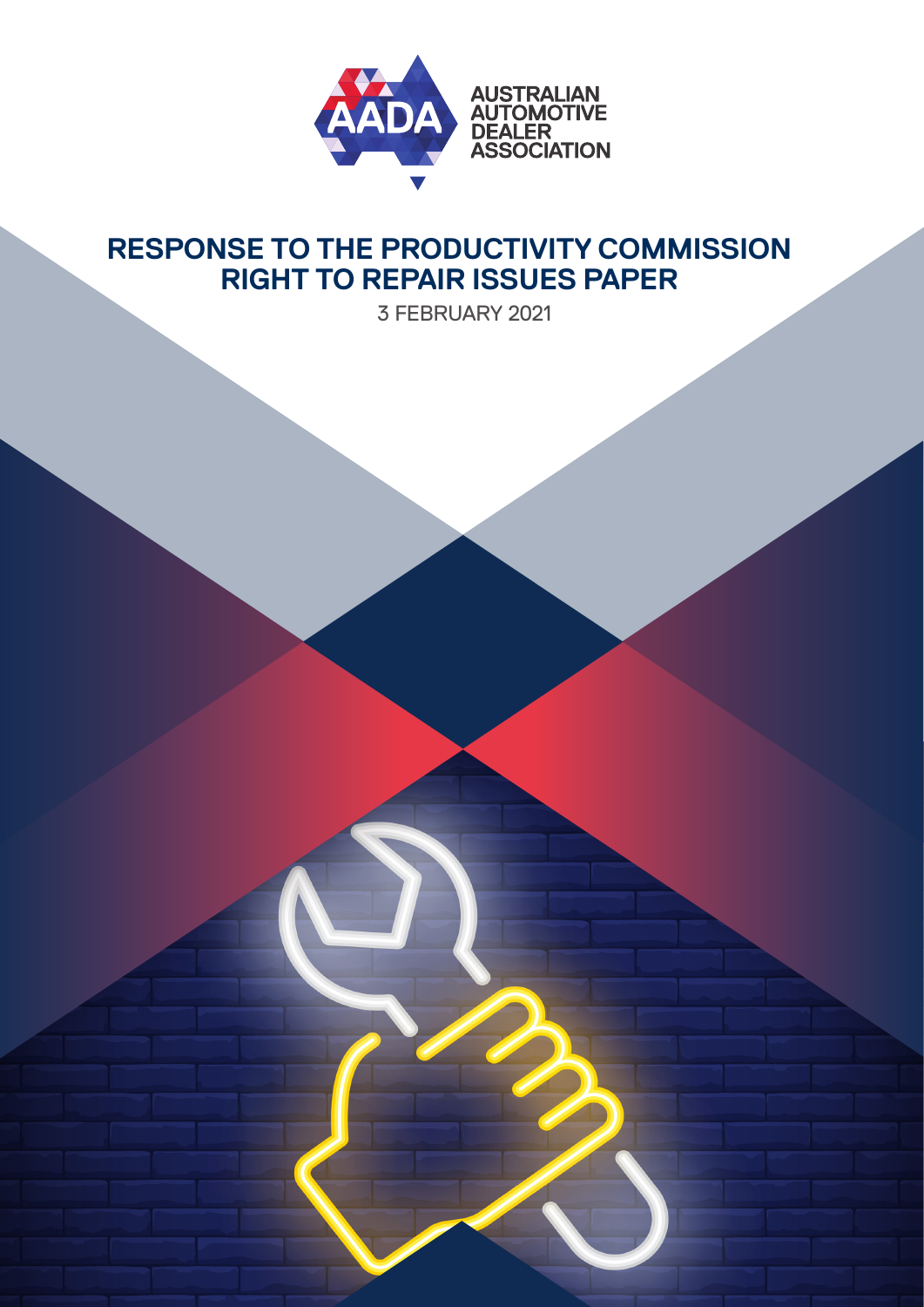# **CONTENT**

| <b>Section 1: Foreword</b>              | $\overline{3}$  |
|-----------------------------------------|-----------------|
| <b>Section 2: Information Request 1</b> | 4               |
| <b>Section 3: Information Request 2</b> | 5               |
| <b>Section 4: Information Request 3</b> | 6               |
| <b>Section 5: Information Request 4</b> | 8               |
| <b>Section 6: Information Request 5</b> | 10              |
| <b>Section 7: Information Request 6</b> | 11              |
| <b>Section 8: Information Request 8</b> | 12 <sub>2</sub> |
| <b>Section 9: Conclusion</b>            | 13              |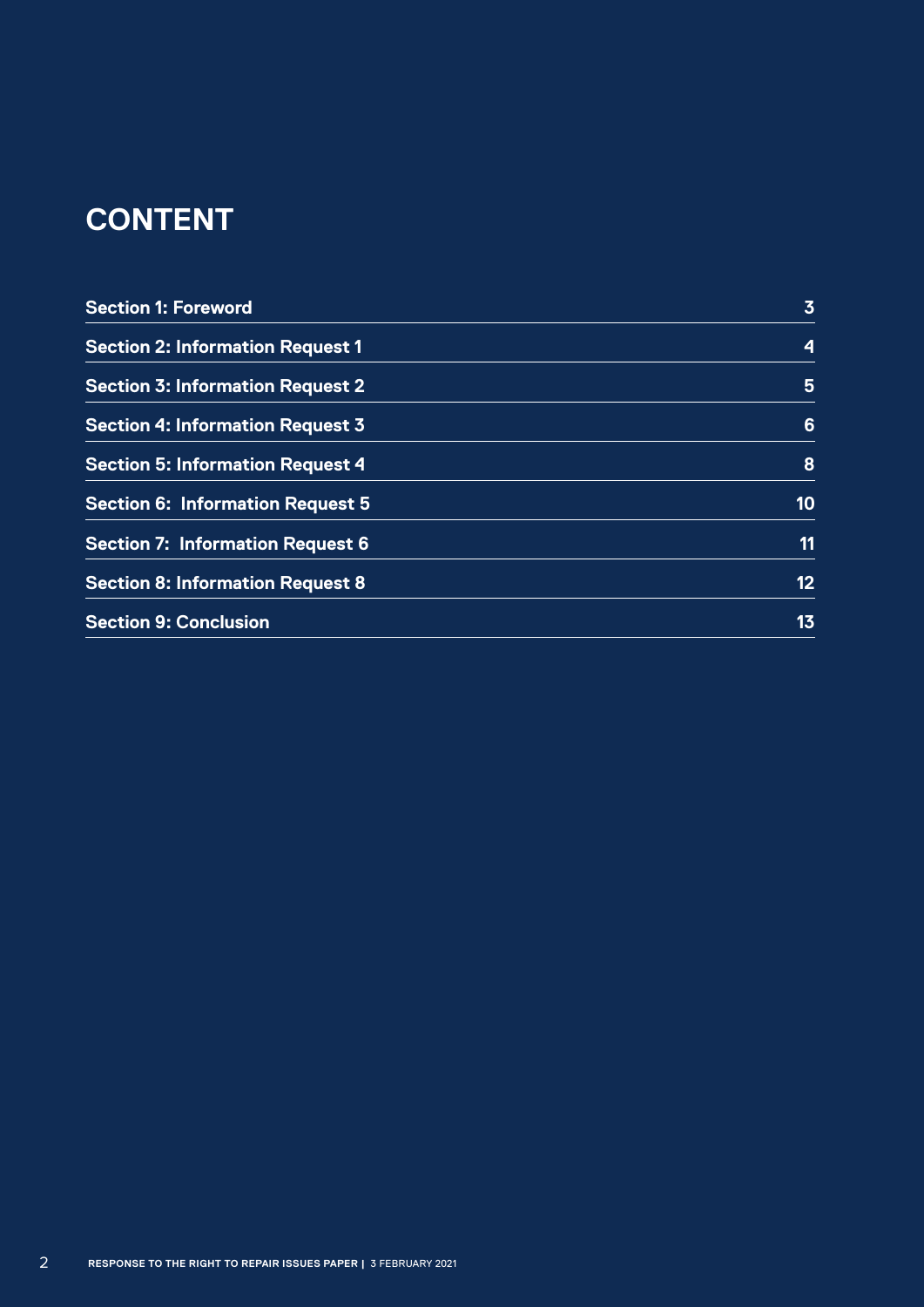### **FOREWORD**

The AADA is pleased to be able to provide a response to the Productivity Commission Right to Repair issues paper.

The AADA is the peak automotive industry advocacy body, exclusively representing franchised new car Dealers in Australia. There are around 1,500 new car Dealers in Australia that operate over 3,200 new vehicle dealerships.

The AADA believes that it is critical that consumers be able to obtain motor vehicle repairs that provide them with choice of repairer and the cost and efficiency benefits which derive from strong competition. The delivery of these consumer benefits, however, will only be realised if any government intervention ensures all parties are able to compete on equal grounds. Failure to do so will result in a distorted market and lead to unintended consequences, contrary to consumer interests and damaging to business.

This point was noted by the ACCC in its New Car Retailing Industry market study of 2017 which noted:

"…the ACCC recommends regulatory intervention to mandate the sharing of technical information with independent repairers on 'commercially fair and reasonable terms', subject to appropriate safeguards to enable the sharing of environmental, safety and securityrelated technical information."

The ACCC recommendations contained in this report also helped provide the impetus for the Government to initiate work on legislation requiring technical repair and service information to be shared with independent repairers. The AADA notes that this issue has, for several years, been the subject of several detailed studies and an inquiry by Treasury. This process has included the participation of the AADA and other industry associations representing independent repairers, consumers and the Original Equipment Manufacturers (OEMs). This work has led to the publication of exposure draft legislation which is currently under review. If it passes, this legislation will conditionally allow repairers access to service, diagnostic and repair information.

While the AADA fully supports the principles underpinning the right to repair initiative, the process of introducing them into the automotive repair sector is already well advanced and has been under development for more than eight years. The AADA believes that any additional intervention in the automotive sector is duplicitous and unwarranted.

The AADA has limited its responses to those areas of the inquiry which are relevant to the automotive repair sector and to the automotive repairers more broadly.

**James Voortman Chief Executive Officer**

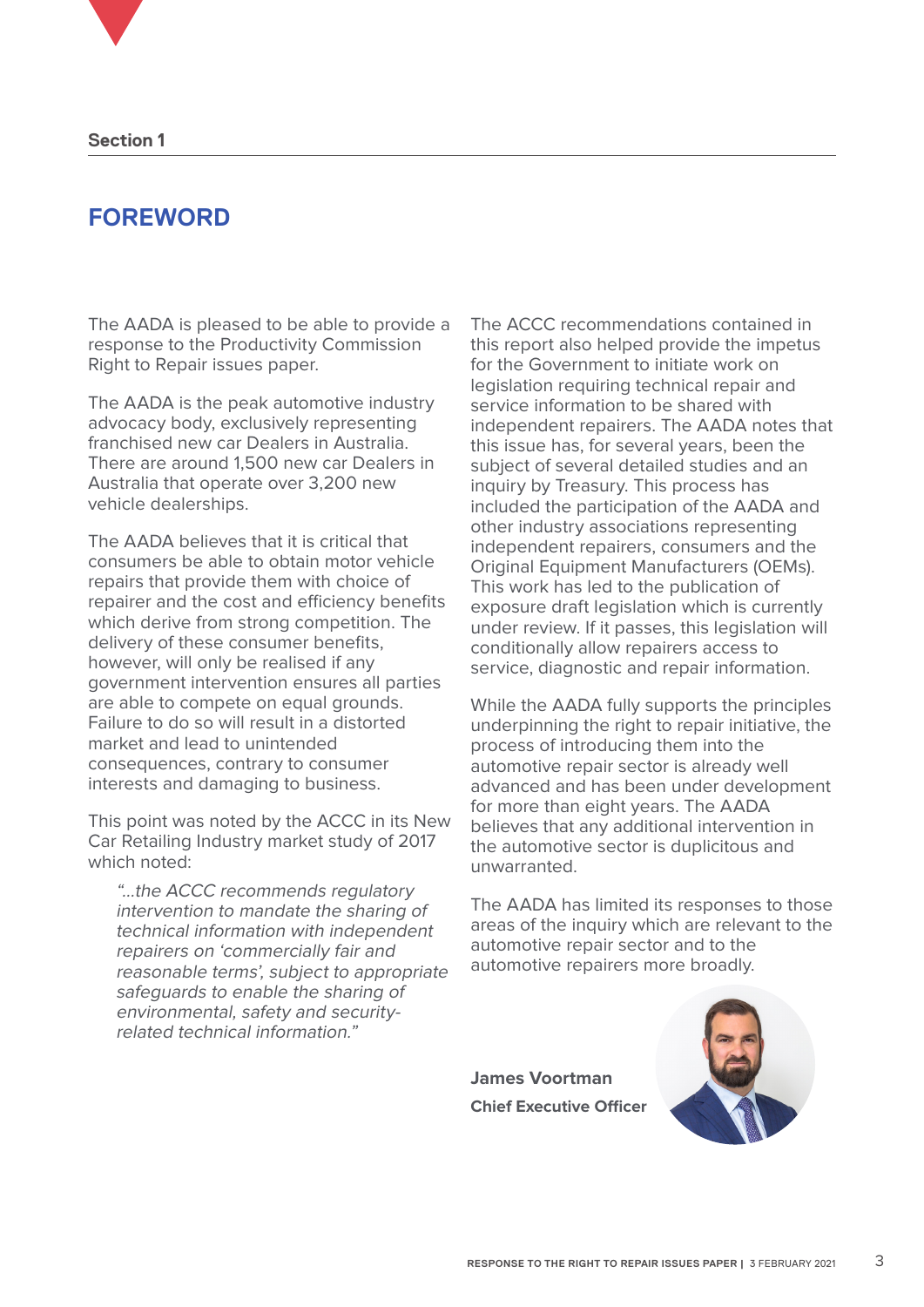#### **What would a 'right to repair' entail in an Australian context? How should it be defined?**

#### **For consumers:**

The ability to be able to obtain repair services from professional repairers of their choice.

#### **For repairers:**

For trained, experienced and appropriately equipped professionals to be able to acquire technical information necessary for the repair of consumer goods, without need to access Manufacturers intellectual property.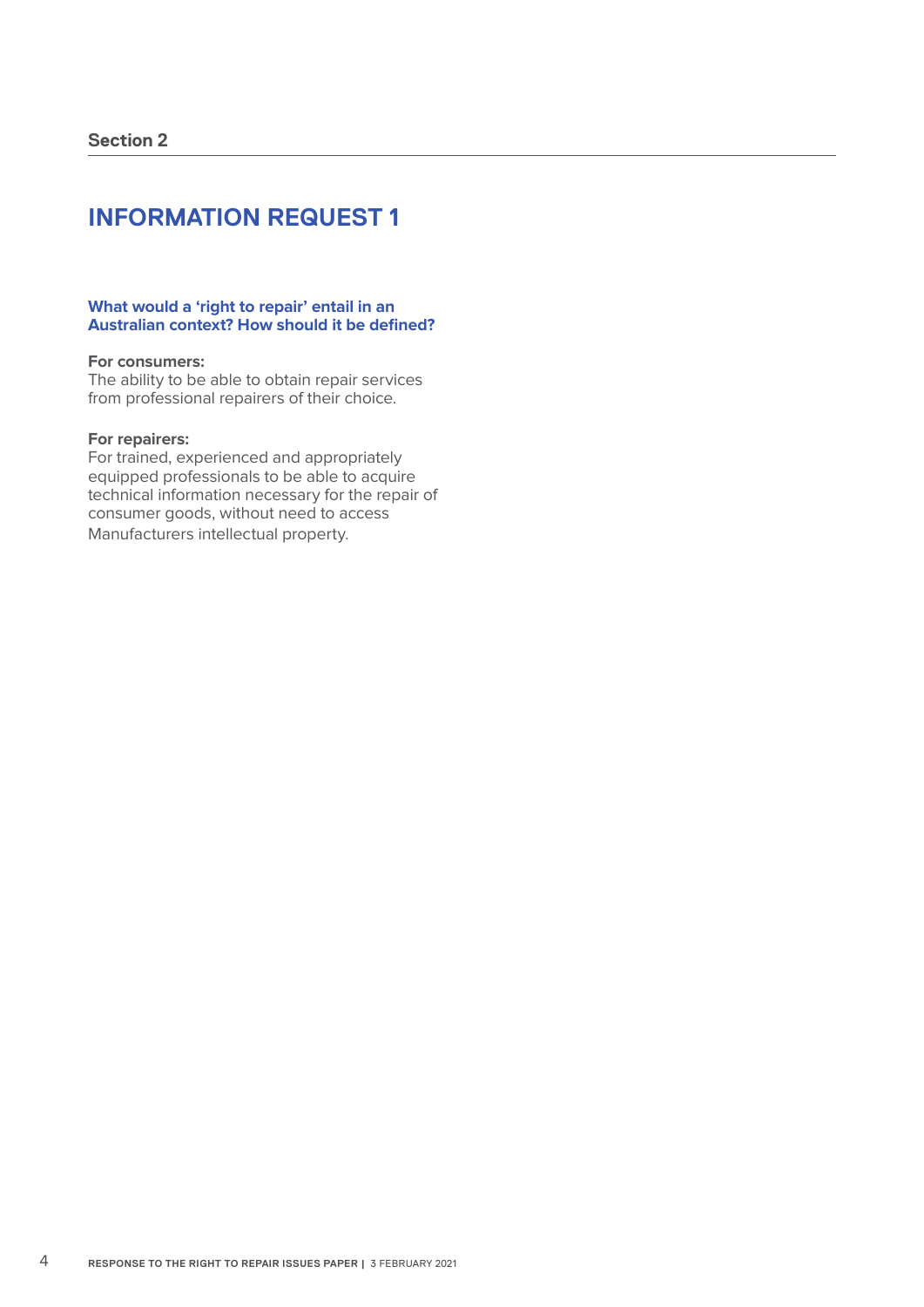#### **a. What types of products and repair markets should the Commission focus on?**

Work is already underway on draft legislation being prepared by the Treasury, which establishes a scheme requiring automotive service and repair information to be made available to professional independent repairers. The AADA recommendation is that this process, which has been underway for many years, should be allowed to continue without interference from this inquiry.

The AADA has no comment to make regarding other products that should fall within Right to Repair requirements.

#### **b. Are there common characteristics that these products share (such as embedded technology and software or a high/low degree of product durability), and which characteristics would allow policy issues to be considered more broadly?**

Modern motor vehicles are among the most technically sophisticated products consumers can buy. They contain embedded microprocessor controlled mechanical systems which are fully integrated and highly complex. These systems govern nearly every feature of the modern motor vehicle, from passenger comfort to steering and suspension control and automatic emergency braking. Motor vehicles are also designed to meet stringent environmental and safety standards. This level of sophistication creates a demand for repairers to be highly trained and equipped, particularly given the safety issues associated with these repairs. No other commonly available consumer product combines this level of sophistication, complexity or regulatory control.

#### **c. If there are particular products that the Commission should focus on, what are the unique issues in those product repair markets that support such a focus?**

The AADA has no advice for the Commission regarding consumer products other than motor vehicles.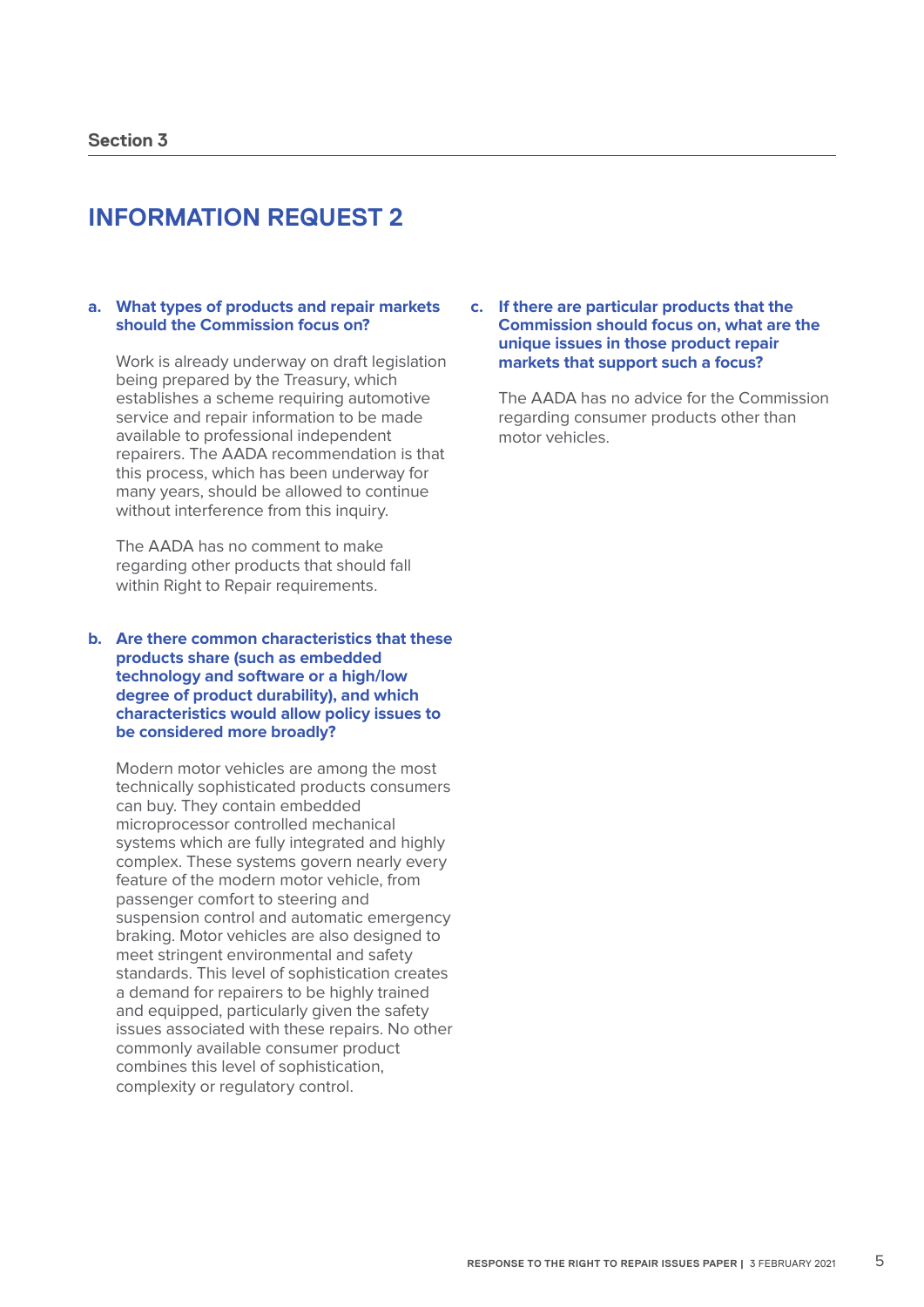**a. Do the consumer guarantees under the ACL provide adequate access to repair remedies for defective goods? If not, what changes could be made to improve access to repair remedies? Are there barriers to repairing products purchased using new forms of payment technologies, such as 'buy now pay later'?**

The ACL provides broad and comprehensive protection to consumers, protecting them against defective goods or products that are not fit for purpose. These protections exist over and above the express warranties that exist in the new car sector, which are transferrable from one owner to the next and can be as long as seven years with an unlimited kilometer limit.

Historically, car Manufacturers share technical and service information with their franchised Dealer networks who they have contractual arrangements with. The terms of these agreements require Dealers to invest in ongoing training, tools, equipment, and facility. Franchised Dealers are also required to exclusively use genuine parts in the servicing and repair of the vehicles they work on. These obligations, which can cost a Dealer hundreds of thousands of dollars or more, provide Manufacturers with an assurance that buyers of their cars will receive the best possible service and the reputation of their brand is protected.

Independent repairers have, for some time however, held a view that service and repair information made available to Dealers should also be shared with aftermarket repairers. The Government have shown support for this point of view and through Treasury, have now released draft legislation setting out how this will occur in future.

Consumers have always benefited from competition in the automotive repair sector, with about 23,000 independent repairers and 3,200 dealership workshops all competing for business. The provision of factory (OEM) information to independent workshops will only strengthen the position of independent workshops and remove any perception that independent repairers are blocked from performing certain repairs as they cannot obtain the correct information.

**b. Is the guarantee of available repair facilities and spare parts effective in providing access to repair services and parts? Or is the opt-out clause being widely used, making the guarantee ineffective?** 

The AADA is not aware of the opt-out clause being used in the automotive repair sector. Additionally, safety issues that may arise on older vehicles are still captured by the vehicle recall scheme and even vehicles which are 20 years old or more are subject to recall.

#### **c. Should consumer guarantees seek to balance the broader societal costs of remedy choices (such as the environmental impacts of replacements) with consumer rights, and if so how? For example, should repairs be favoured as a remedy?**

Motor vehicles on Australian roads are among the oldest in the world and on average are 10.4 years old, according to the Australian Bureau of Statistics (ABS). It is evident from this that motor vehicles are commonly repaired and there are parts and repairers available who can perform this work effectively, and in a cost effective manner.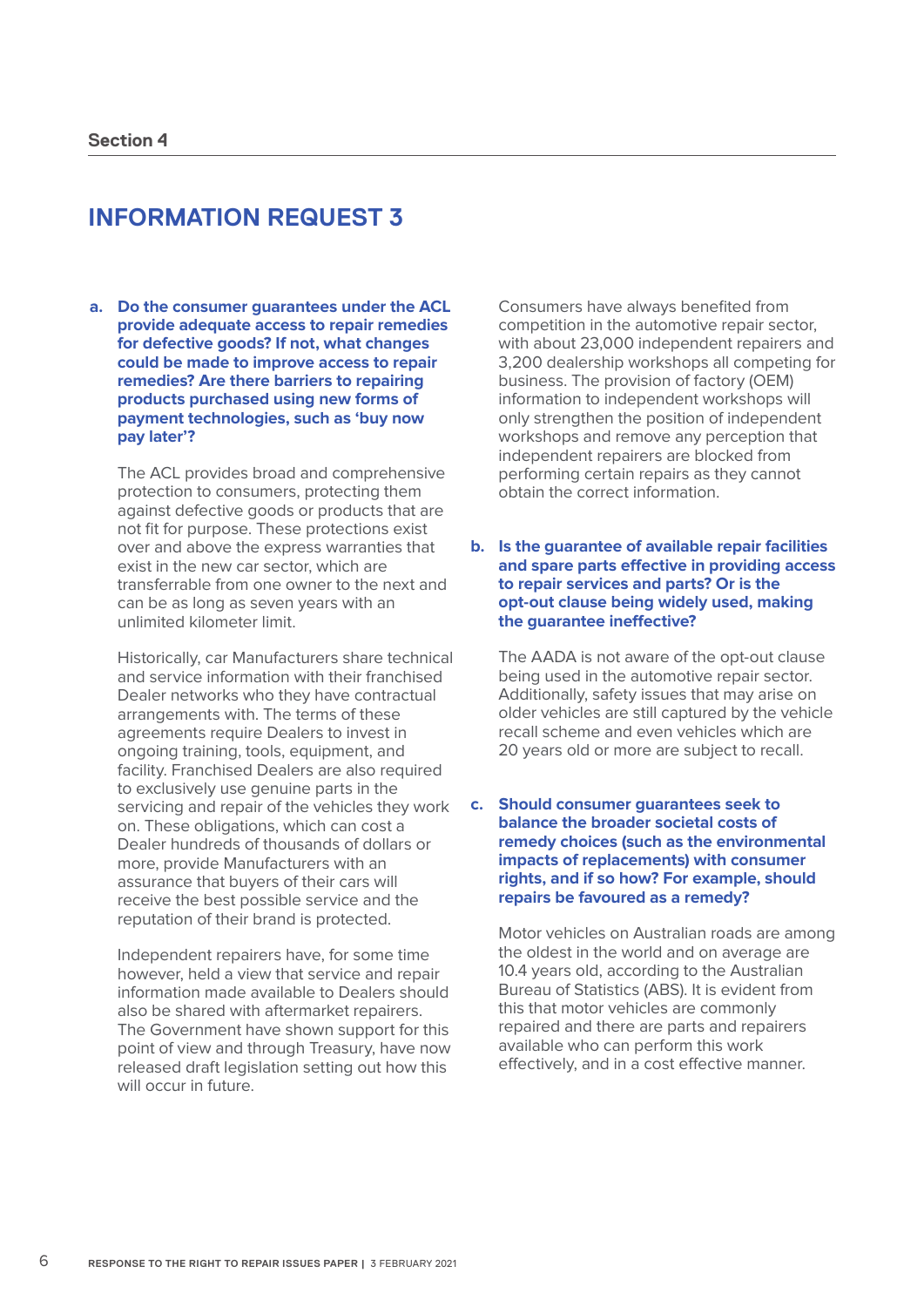#### **d. Are consumers sufficiently aware of the remedies that are available to them, including the option to repair faulty products, under the ACL's consumer guarantees?**

It is difficult to find reliable empirical evidence which provides an accurate assessment of consumer awareness of the ACL, however consumers in the automotive sector are provided with warranty statements which provide an understanding of consumer guarantees. This is normally communicated through the vehicle owners manual warranty statement which makes reference to consumer guarantees and the ACL. In 2018 the AADA worked with the ACCC on a developing and distributing a New Car Fact Sheet which was [sent on 4 September and](https://www.aada.asn.au/bulletins/2018/09/04/accc-new-car-fact-sheet/)  [again on 24 September](https://www.aada.asn.au/bulletins/2018/09/04/accc-new-car-fact-sheet/) of that year, to all franchised new car Dealers across the country. Dealers were instructed to provide this guide to all new car purchasers, along with another ACCC publication which was also included in the AADA Bulletin, the Motor Vehicle Sales & Repairs - An industry guide to the Australian Consumer Law.

The AADA has anecdotally received reports from Dealers which indicate that consumers have a good understanding of the ACL and their rights under this legislation.

**e. If not, would more information and education be a cost-effective measure to assist consumers understand and enforce guarantees? What would be the best way to deliver this information? What other measures would be more effective?** 

The AADA do not consider this necessary.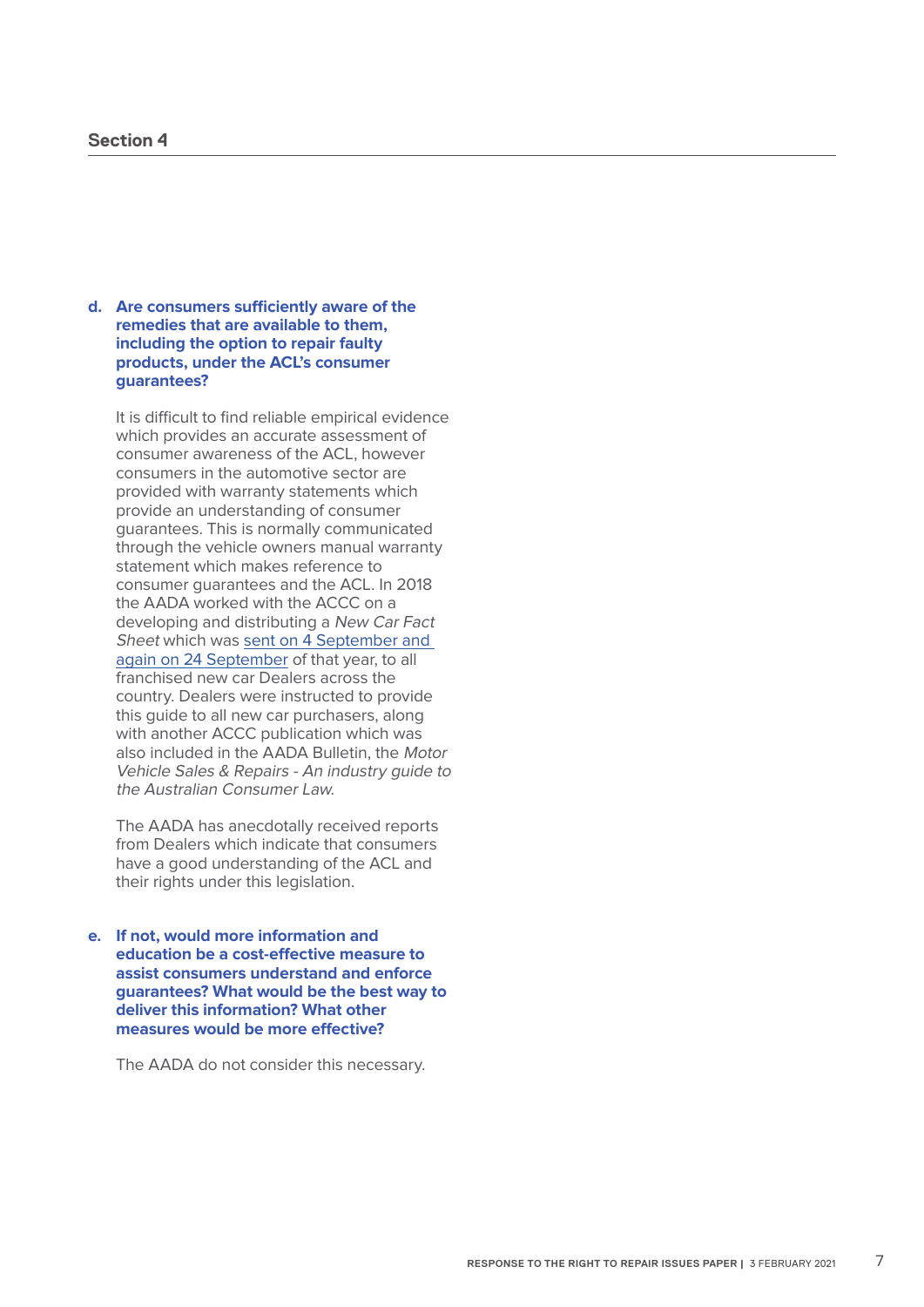- **a. The Commission is seeking information on the nature of repair markets in Australia, including detailed data on the repair markets for specific products, covering:** 
	- **• market size by employment, revenue, number of businesses, profit margins**

Net profit as a percentage of sales is 2.6-3.1%. Gross profits in parts is 21-24% and 66-68% in the service department.<sup>1</sup>

There are approximately 1,500 franchised new car Dealers who operate 3,200 Dealerships. Dealers employ 55,000 people and generate \$56 billion in turnover / sales.<sup>2</sup>

#### **• market size — by employment, revenue, number of businesses, profit margins**

The AADA understand there are approximately 23,000 independent mechanical repair businesses in Australia.

**b. Is there any evidence of a difference in quality, safety or data security between authorised repair networks and independent repairers? Are there ways to address concerns around quality, safety or data security while promoting a vibrant independent repair market?**

Franchised new car Dealers receive ongoing factory training and are contractually obliged to use the latest OEM specified special tools, equipment and genuine parts. Dealers also have uniform policies for obtaining, using and handling of data which are communicated to customers.

There is a wide variation in the facility, equipment levels and expertise in the independent repair sector, which is generally not held to the same standards as a Dealership, especially in those states and territories which do not have licensing of technicians.

- **c. Are there available examples of the contracts between OEMs and authorised repairers? Do these contracts limit effective competition in repair markets (such as by limiting the number and reach of authorised repairers or requiring authorised repairers to not be authorised by a competing brand)?** 
	- **• What is the process to become authorised? Is it open and competitive?**

Contracts between authorised repairers and franchised new car Dealers are subject to confidentiality clauses which prevents them being shared. Dealer agreements are in almost all instances, characterised by the power imbalance that exists between the OEM and Dealer. Manufacturers in the automotive sector are multinational fortune 500 companies located offshore in places like Germany, Japan, Korea and the US. Dealer agreements often contain many objectionable, unfair clauses however Dealers agree to them based on existing employment and investment levels and a positive entrepreneurial outlook.

Manufacturers appoint Dealers at their sole discretion and do so based on selection criteria that they determine. The process of becoming authorised requires an investment by the Dealer measurable in millions of dollars, meaning franchised new car Dealers are unique in the world of franchising given their financial commitments and the obligations they are subject to.

<sup>1</sup> Deloitte, [2020 Dealership Benchmarks Motor Industry Services](https://www.eprofitfocus.com/media/1577/deloitte-motor-industry-services-benchmarks-2020_aus_web_20200228.pdf)

<sup>2</sup> https://dealernomics.aada.asn.au/, accessed 4 February 2021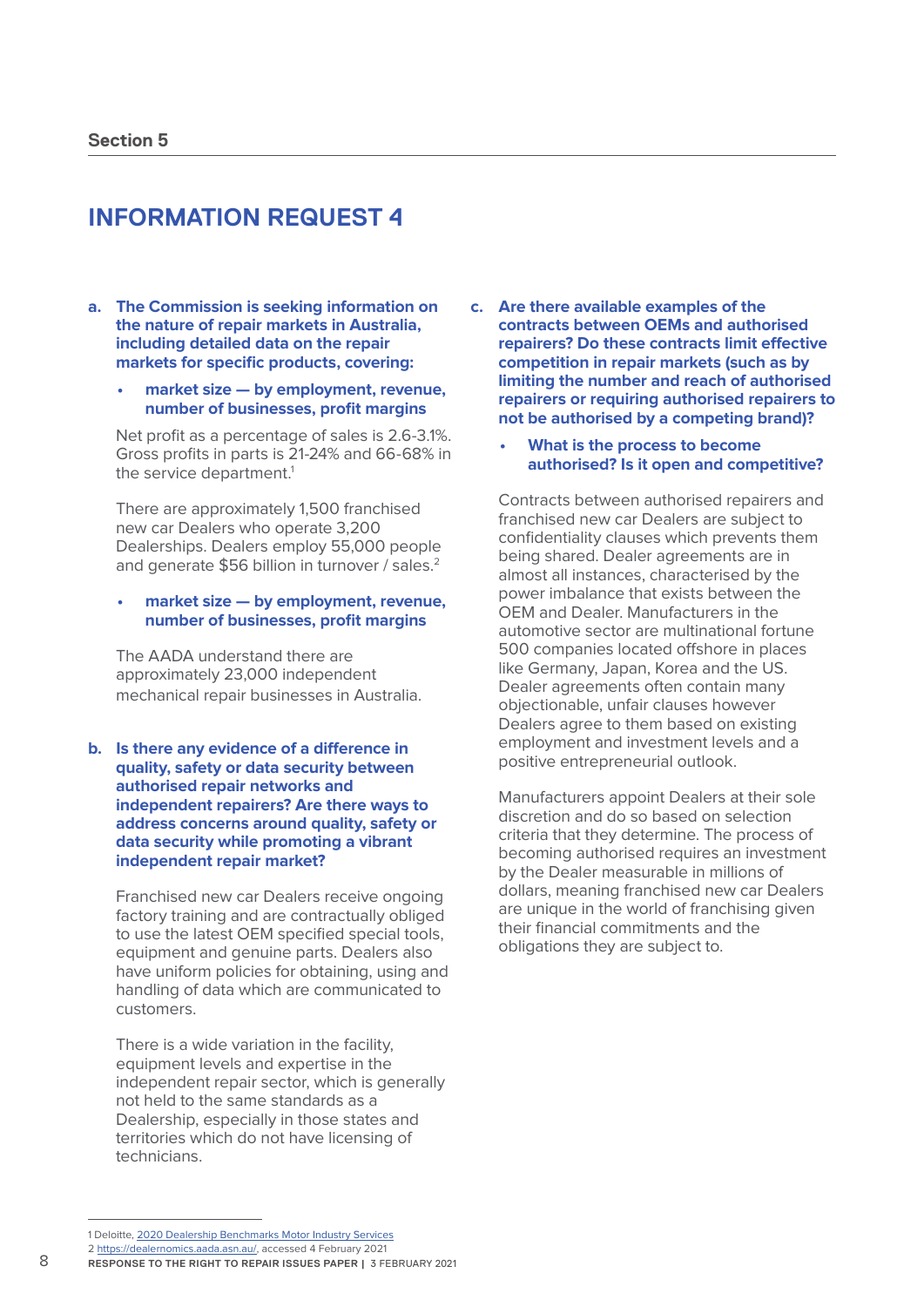#### **Section 5**

- **d. Are there specific examples or other evidence of practices by OEMs or their authorised repairers that create barriers to competition in repair markets?** 
	- **• Do other factors also create barriers to competition in repair markets, such as short-sighted consumer behaviours, switching costs, poor information availability or consumer lock-in?**

As described earlier, the automotive repair sector is extremely competitive and is one of the most concentrated in the world. In 2020, 916,968 vehicles were sold by over 60 brands supplying hundreds of models, all supported by comprehensive Dealer networks. Consumers not only benefit from the competition between Dealers and independent repairers, but also benefit from strong intra-brand competition that exists between Dealers belonging to the same franchise network.

- **e. What is the relationship between the intensity of competition in the primary product market and the risk of consumer harm from a lack of competition in repair markets? Can competitive primary markets compensate for non-competitive repair markets?** 
	- **• Is an absence of effective competition in the primary market a necessary condition for consumer harm from non-competitive repair markets?**
	- **• To what extent would measures that enhance competition in the primary market address concerns about a lack of competition in repair markets?**

There is an abundance of competition in the automotive repair sector, as evidenced by the tens of thousands of repair facilities.

**f. Are the restrictive trade practices provisions of the CCA (such as the provisions on misuse of market power, exclusive dealing or anti-competitive contracts) sufficient to deal with any anti-competitive behaviours in repair markets?**

Yes.

- **g. What policy changes could be introduced if there is a need to increase competition in repair markets and improve consumer access to, and affordability of, repairs?** 
	- **• What are the costs and benefits of any such proposal to the community as a whole? How does it balance the rights of manufacturers and suppliers, with those of consumers and repairers?**

The incoming legislation being drafted by Treasury which requires automotive Manufacturers to share service and repair information with aftermarket repairers is intended to increase competition and give consumers greater choice of repairer.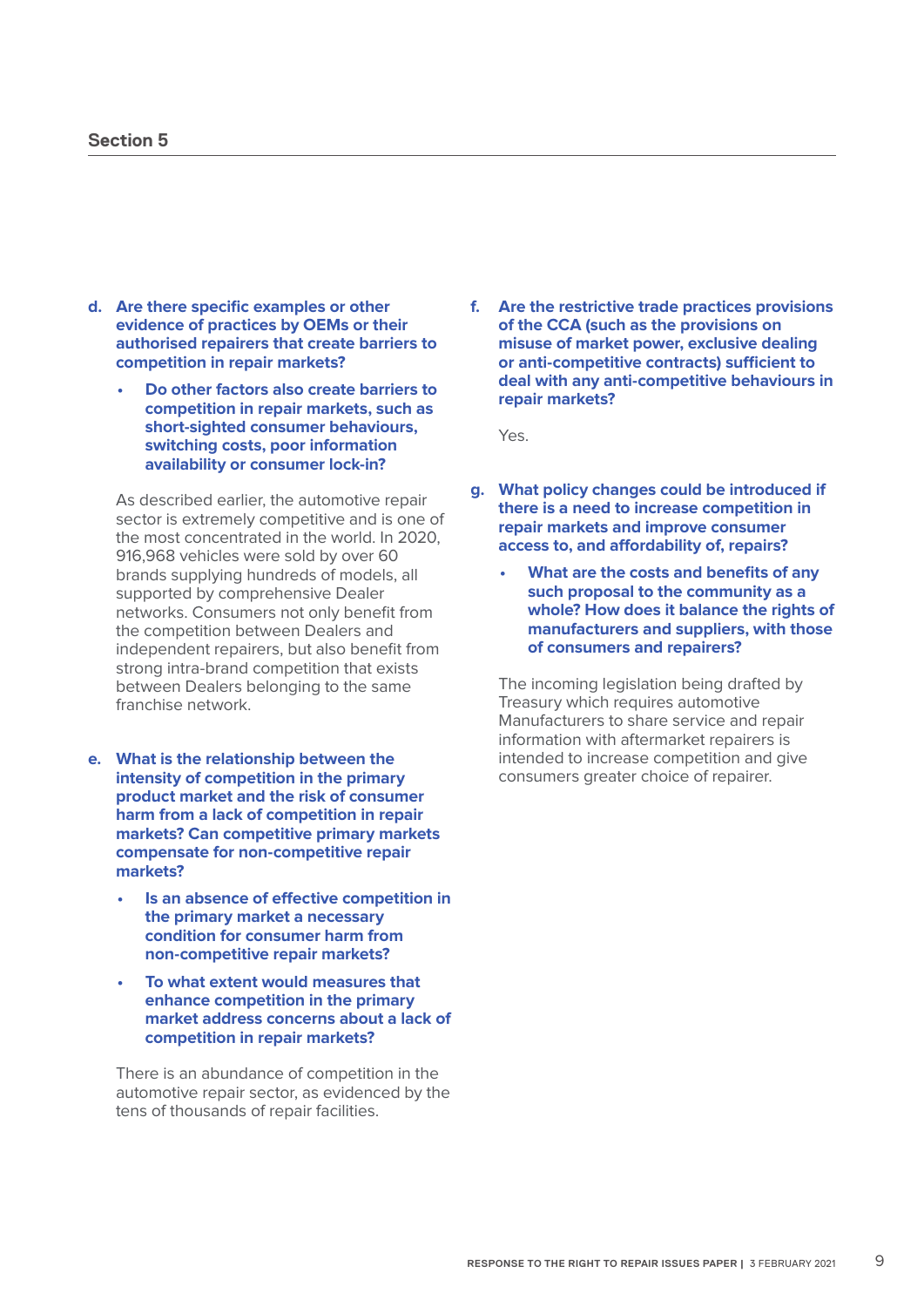- **a. To what extent do current IP laws already facilitate repairs by consumers or independent third parties (e.g. the spare parts defence under the Design Act)?**
- **b. Are there any aspects of IP laws where consumers' rights with respect to repairs are uncertain?**
- **c. Do current IP protections (e.g. intellectual property rights, technological protection measures, end-user licencing agreements) pose a significant barrier to repair in Australia? If yes, please comment on any or all of the following:** 
	- **• the specific IP protections that prevent consumers from sourcing competitive repairs and/or inhibit competition in repair markets**
	- **• the types of products or repair markets these barriers mainly affect**
	- **• the prevalence of these barriers**
	- **• the impacts of these barriers on third party repairers and consumers (e.g. financial cost, poorer quality repairs) options for reducing these barriers and their associated benefits, costs and risks (including potential impact on market offerings).**

**d. In what ways might government facilitate legal access to embedded software in consumer and other goods for the purpose of repairs? What are the pros and cons of these approaches?** 

Given the highly competitive sector in which car makers operate, the inclusion of features in a car which may give a competitive edge are critical to the success of multinational car companies. Given the tight regulatory, environmental and safety constraints associated with manufacturing, these features cost millions or even billions in R&D to develop. It is to be expected that Manufacturers will take every measure to protect this IP and seek to obtain a commercial return on it. This process has created countless innovations which eventually flow through to all makes and models.

The AADA is not aware of any instances in which IP protection is taken with the intent of reducing competition in the repair sector creating barriers for third party repairers.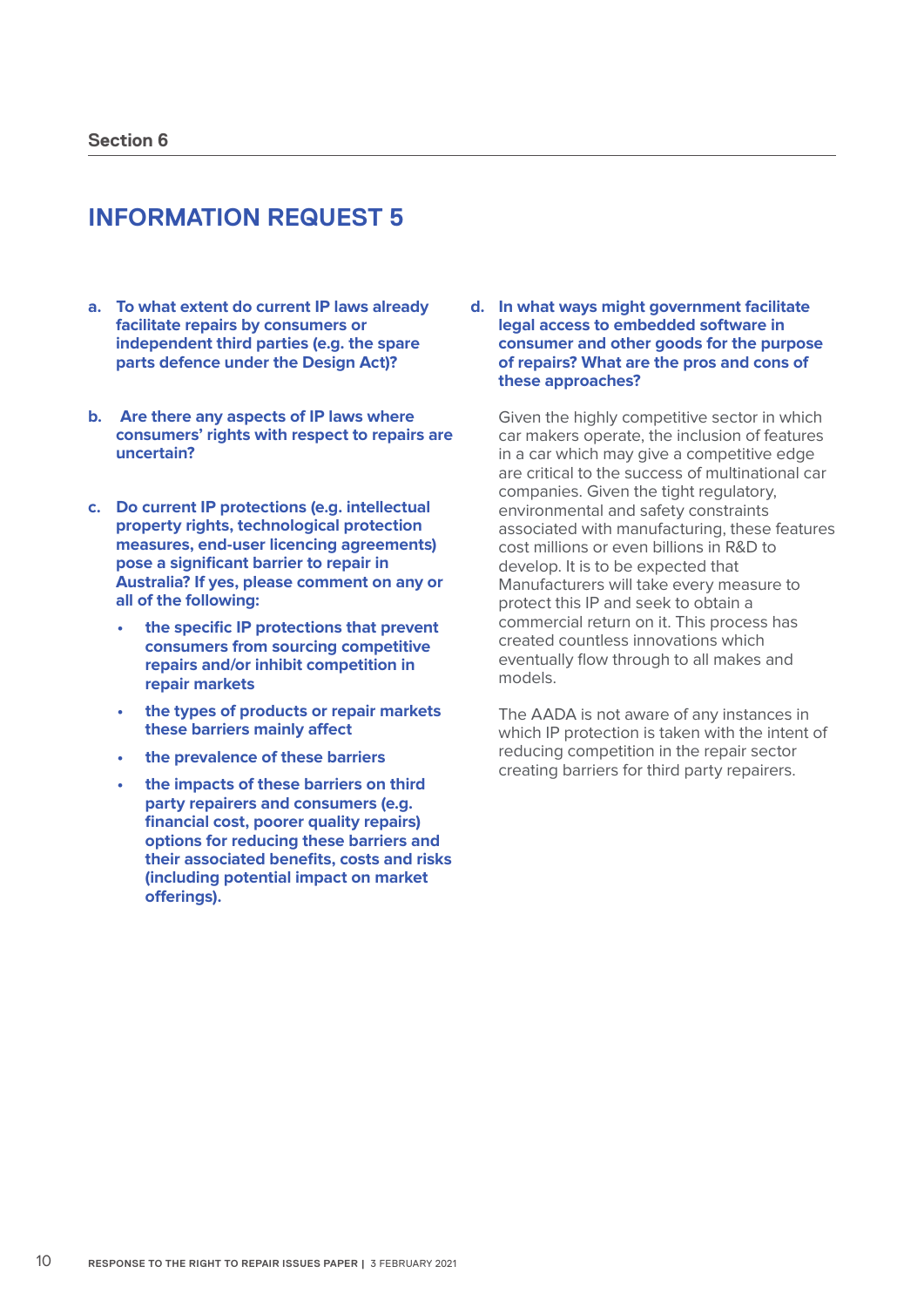- **a. What evidence is there of planned obsolescence in Australian product markets? Do concerns about planned obsolescence principally relate to premature failure of devices or in them being discarded still working when more attractive products enter the market?**
- **b. How can the Commission distinguish between planned product obsolescence and the natural evolution of products due to technological change and consumer demand?**
- **c. How does planned obsolescence affect repairers, consumers and the broader community in Australia?**
- **d. What measures do governments currently use to prevent planned obsolescence or mitigate its effects (in Australia and overseas)? How effective are these measures?**
- **e. What are the benefits, costs and risks of Australia adopting measures similar to those currently used overseas, such as product design standards and reparability ratings?**

**f. Do consumers have access to good information about durability and reparability when making purchases? If not, how could access to information be improved?** 

There is no evidence that planned obsolescence plays a part in the automotive manufacturing sector. Among developed western countries, Australia has a relatively old car parc at 10.4 years on average. By comparison, the average age of vehicles in Germany is 9.5 years, Japan 8.6 years and the US is 11.9 years. Motor vehicles normally remain repairable for more than a decade and when they reach end of life are largely recyclable.3,4,5,6

<sup>3</sup> https://www.abs.gov.au/statistics/industry/tourism-and-transport/motor-vehicle-census-australia/latest-release, accessed 4 February 2021

<sup>4</sup> https://www.acea.be/uploads/publications/ACEA\_Report\_Vehicles\_in\_use-Europe\_2019.pdf, accessed 4 February 2021

<sup>5</sup> https://www.statista.com/statistics/680051/japan-passenger-car-average-age/#:~:text=In%20fiscal%202019%2C%20passenger%20cars,age%20of%20 approximately%208.65%20years., accessed 4 February 2021

<sup>6</sup> https://www.caranddriver.com/news/a33457915/average-age-vehicles-on-road-12-years/#:~:text=A%20study%20from%20IHS%20Markit,vehicles%20on%20 the%20road%20higher., accessed 4 February 202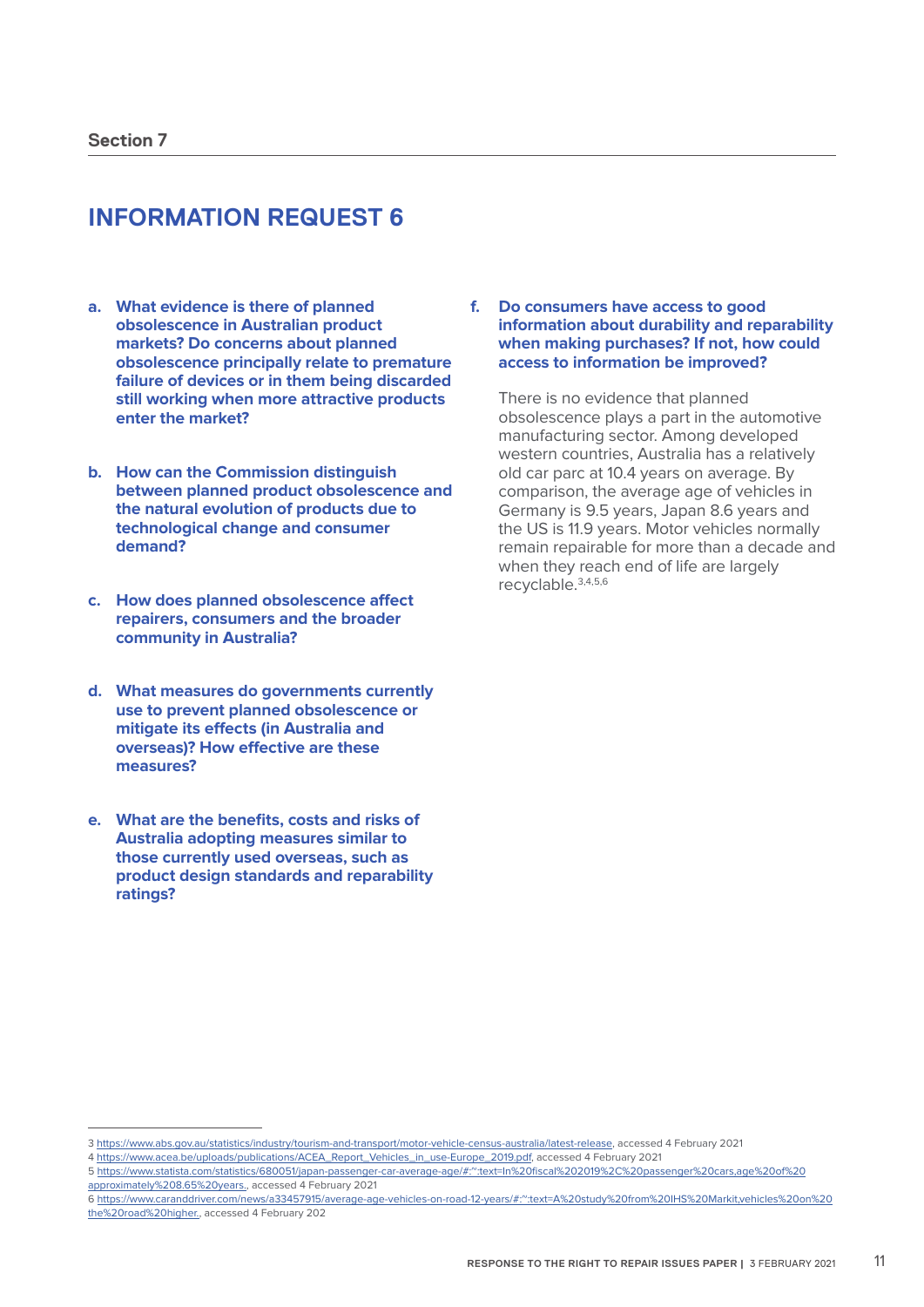- **a. What policy reforms or suite of policies (if ay) are necessary to facilitate a 'right to repair' in Australia?**
- **b. Are there any other barriers to repair and/or policy responses that the Commission should consider?**
- **c. What are the costs and the benefits of the various policy responses that have been proposed to facilitate repair (such as those outlined in table 1)?**
- **d. Are there other international policy measures or proposals that the Commission should consider as part of this inquiry?**

Right to repair is being facilitated by the legislation for information sharing in the automotive repair sector.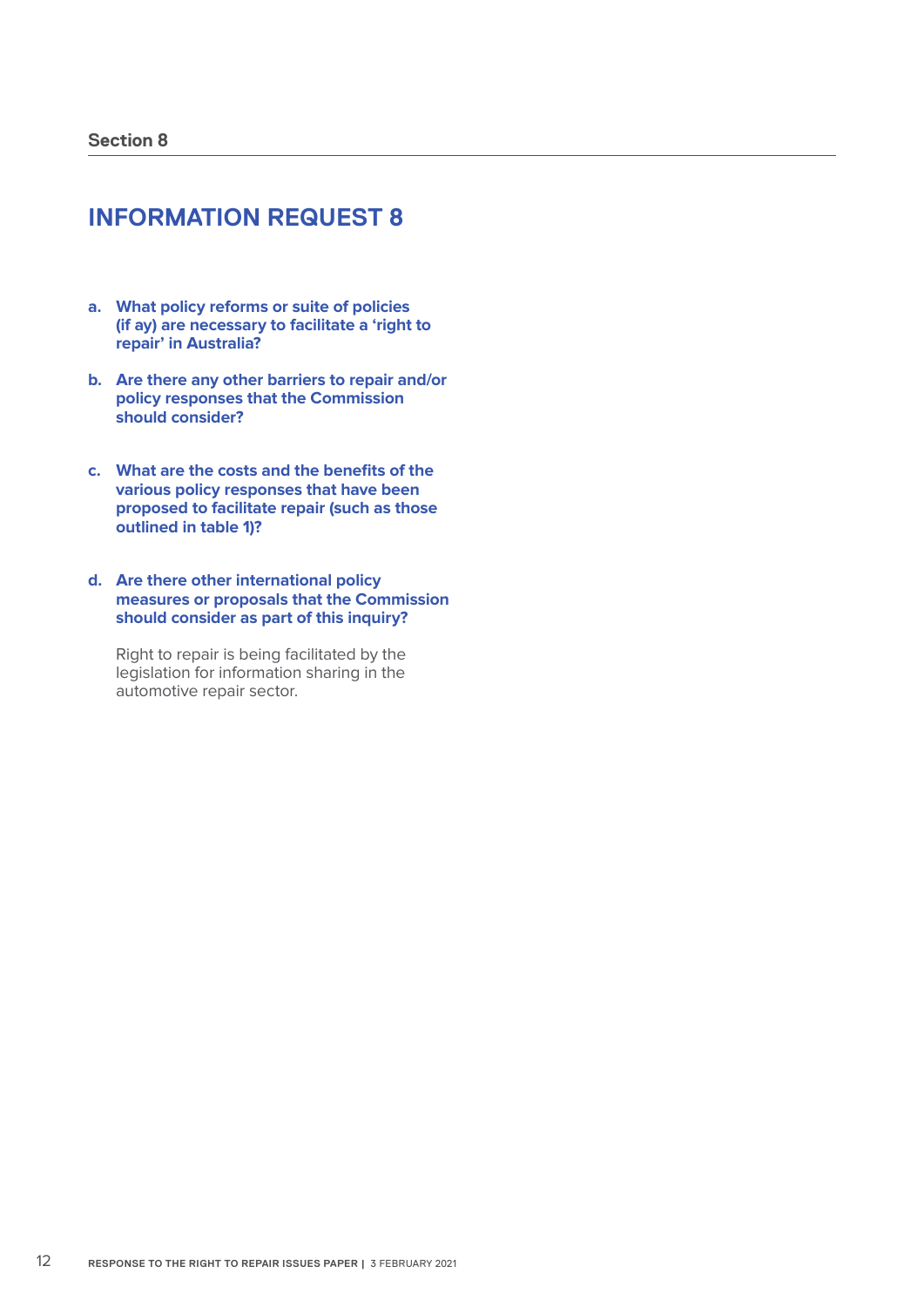### **CONCLUDING COMMENTS**

#### **Motor vehicles differ from other consumer products**

Modern motor vehicles are the most technically advanced products a consumer can buy. They contain sophisticated mechanical systems with complex embedded microprocessor controls. The safety of consumers and all other road users depends on these vehicles being maintained and repaired by professional repairers of which there are some 3,200 franchised and 23,000 independents available for consumers to choose from.

The car market in Australia is one of the world's most competitive and concentrated. Often the embedded technology in vehicles is proprietary and has been developed to provide consumers with features not available in other brands or models, thus creating a competitive advantage for the OEM. This leads to innovation in cars that makes them safer, more practical, efficient and comfortable. Any regulatory intervention needs to carefully consider the broader costs to consumers in terms of normalising these technologies which could threaten innovation which benefits buyers.

Australian motor vehicles also comply with regulatory standards covering safety and emissions while meeting exacting market requirements pertaining to utility, comfort and build quality. Equally demanding are the nonregulatory safety standards established by ANCAP who evaluate motor vehicles and play an influential role in determining community expectations regarding vehicle safety.

Few if any other consumer products are subject to the same level of public scrutiny and regulatory compliance. Put simply, motor vehicles are very different to TVs, fridges or mobile phones and should not be treated as such.

If you have any questions, please contact me on:

**James Voortman** Chief Executive Officer